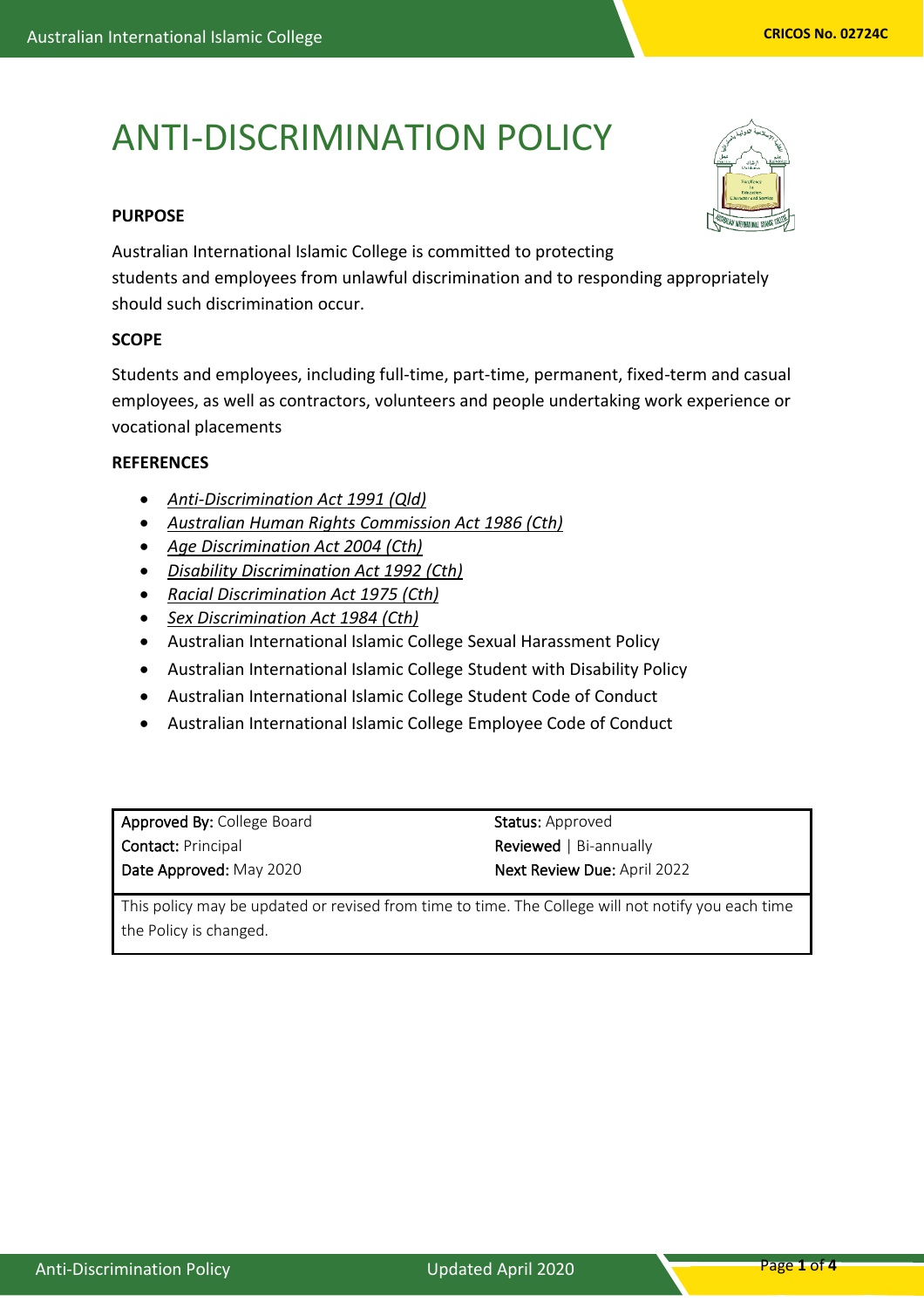#### **POLICY STATEMENT**

All students and employees at Australian International Islamic College have the right to learn and work in an environment free from unlawful discrimination. Australian International Islamic College will provide a fair and safe learning and teaching environment where all students and employees have equal opportunities.

Australian International Islamic College is committed to protecting students and employees from unlawful discrimination and to responding appropriately should such discrimination occur, including possible disciplinary action.

In accordance with relevant law, Australian International Islamic College will act to prohibit unlawful discrimination towards its students and employees, on the basis of "protected attributes" relevant to the school, whilst students and employees are engaging in their education and work at Australian International Islamic College. Both direct and indirect unlawful discrimination are prohibited.

In accordance with the relevant law, Australian International Islamic College prohibits unlawful discrimination against students in all facets of education at Australian International Islamic College, including:

- admission and enrolment applications
- terms of admission and enrolment
- variation of the terms of a student's enrolment
- denial or limitation of benefits normally resulting from enrolment
- exclusion or suspension of students
- assessment and examination
- access to resources and facilities
- treatment of a student regarding training or instruction

In accordance with the relevant law, Australian International Islamic College prohibits unlawful discrimination against employees undertaking all categories of work, whether it be full-time, part-time, permanent, fixed-term, casual, work experience, vocational placement or voluntary, and in every aspect of work, including:

- recruitment
- terms and conditions
- training
- promotion
- termination of employment

### **DEFINITIONS**

• **Direct discrimination**: Direct discrimination on the basis of an attribute happens if a person treats, or proposes to treat, a person with an attribute less favourably than another person without the attribute is or would be treated in circumstances that are the same or not materially different.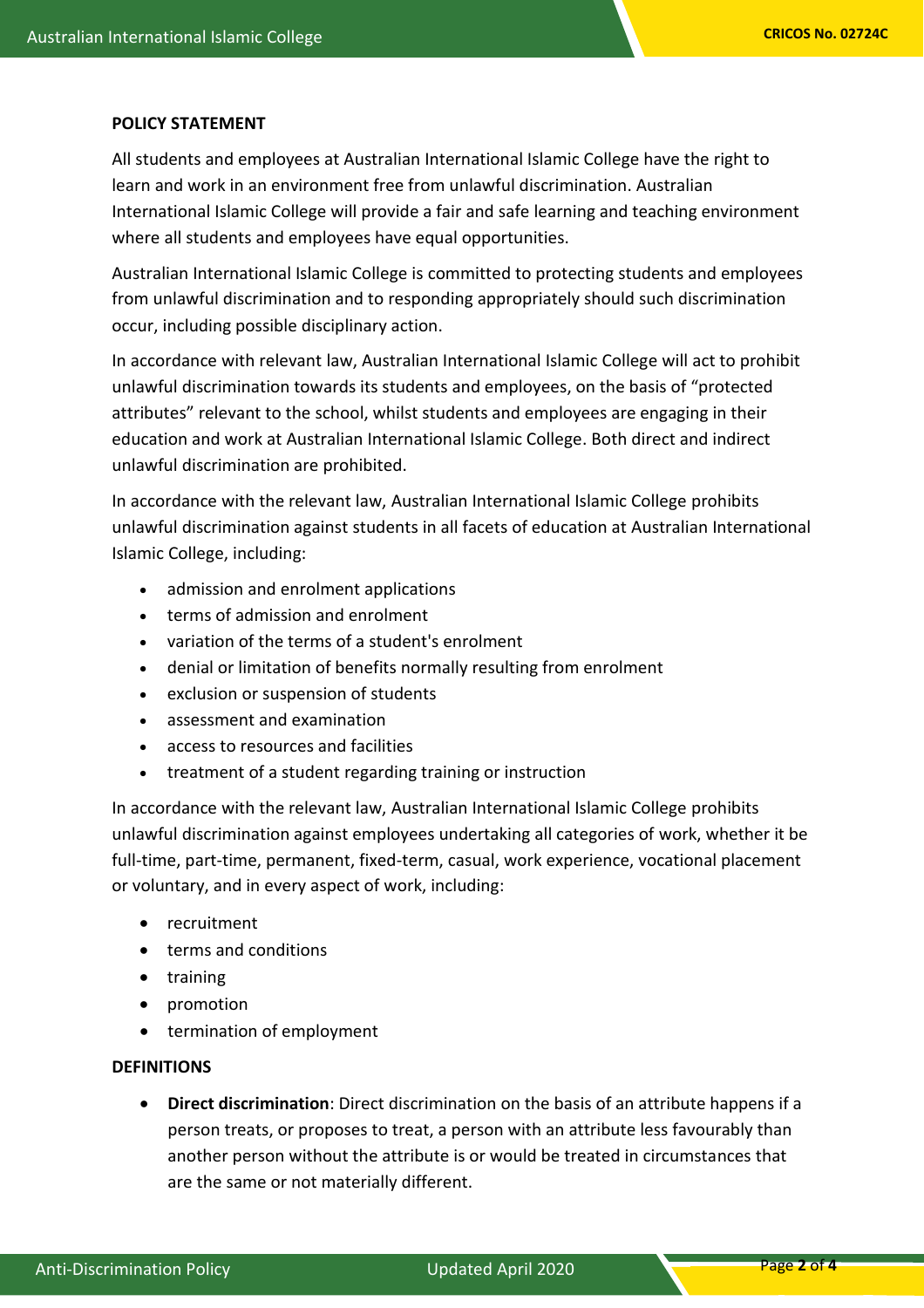- **Indirect discrimination**: Indirect discrimination on the basis of an attribute happens if a person imposes, or proposes to impose, a term –
	- a) with which a person with an attribute does not or is not able to comply
	- b) with which a higher proportion of people without the attribute comply or are able to comply
	- c) that is not reasonable.
- **Victimisation** refers to less favourable treatment of a person or persons or subjecting them to some form of detriment because the person:
	- a) Has made a complaint or has proposed to make a complaint in accordance with the Policy;
	- b) Has acted as a witness or has proposed to act as a witness in a complaint;
	- c) Has supported a victim or intends to support a victim of a complaint;
	- d) Has been made a respondent in a formal complaint investigation.

### **RESPONSIBILITIES**

### **School Responsibilities**

The legislation establishes a legal responsibility on employers to provide workplaces free from discrimination.

Australian International Islamic College takes reasonable steps to prevent unlawful discrimination in the school, as follows:

- Develop and implement an anti- discrimination policy to assist in preventing any instances of discrimination.
- Educate and train relevant employees to assist in preventing any instances of discrimination and to appropriately respond to any instances of discrimination.
- Establish appropriate grievance and complaints procedures via its Australian International Islamic College Complaints Handling Policy to appropriately respond to any instances of discrimination.
- Remove any discriminatory or offensive materials, rules and practices to assist in preventing any instances of discrimination.
- Encourage employees and students to contribute to a healthy workplace culture to assist in preventing any instances of discrimination.

### **Student and Employee Responsibilities**

All students and employees at Australian International Islamic College have a responsibility not to engage in discriminatory conduct and to uphold the school's policy.

If students or employees believe that this type of behaviour is occurring in the school, they should make a complaint under the school's Complaints Handling Policy.